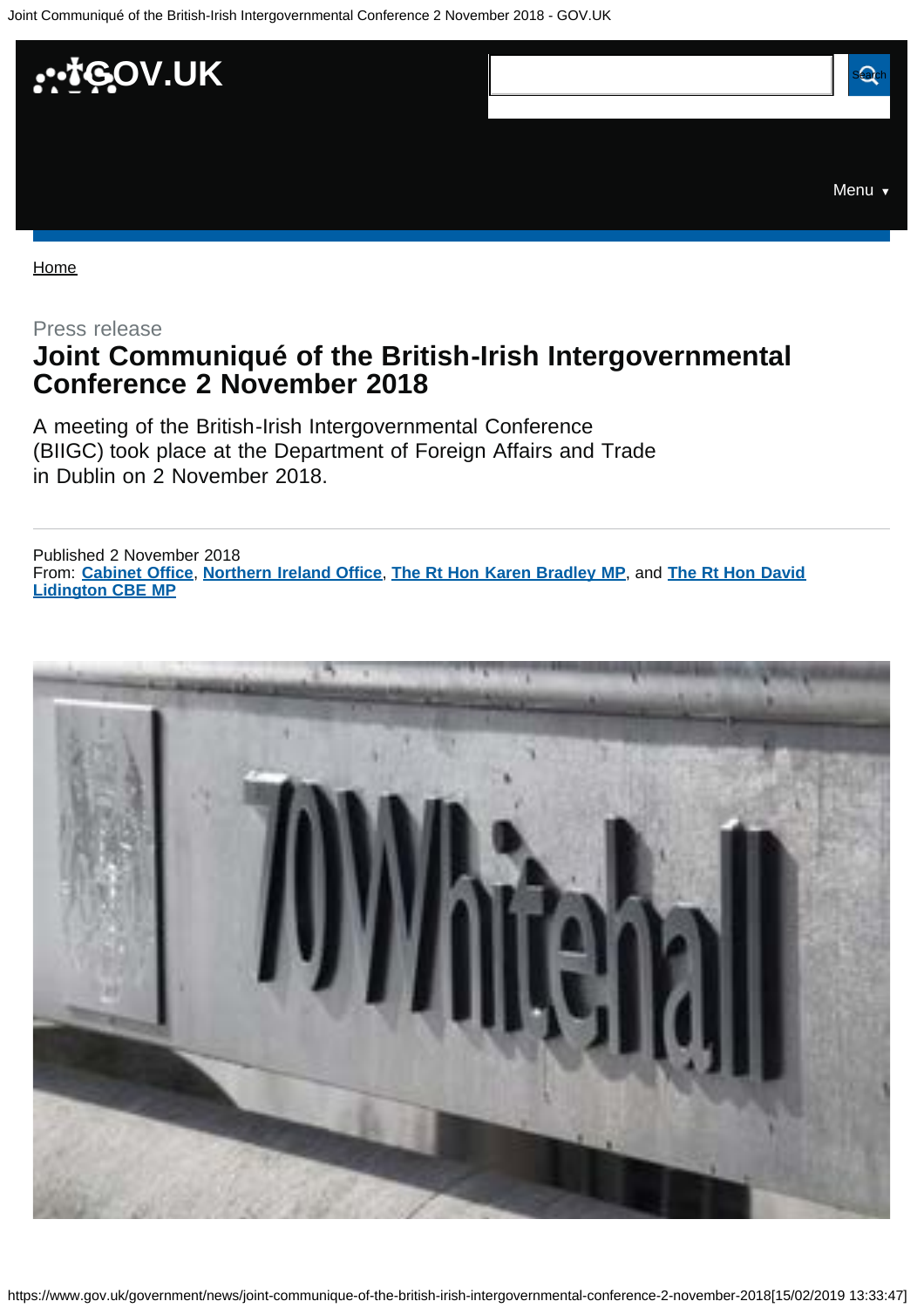The Government of Ireland was represented by Tánaiste and Minister for Foreign Affairs and Trade, Mr Simon Coveney TD, and the Minister for Justice and Equality, Mr Charles Flanagan TD. The Government of the United Kingdom of Great Britain and Northern Ireland was represented by the Chancellor of the Duchy of Lancaster, Rt Hon David Lidington MP, and the Secretary of State for Northern Ireland, Rt Hon Karen Bradley MP.

The Conference was established under Strand Three of the Belfast/Good Friday Agreement "to promote bilateral co-operation at all levels on all matters of mutual interest within the competence of both Governments".

The Conference discussed the following:

### **Legacy**

The Conference reviewed progress towards the implementation of the Stormont House Agreement legacy framework.

Following the completion of the public consultation on draft legislation to establish the Stormont House Agreement legacy institutions, the UK Government updated the Conference on its next steps. The Irish Government updated the Conference on the progress on the legislative measures it is bringing forward to implement and support the Stormont House Agreement legacy framework and raised other legacy issues of concern.

Both the Irish and UK Governments reaffirmed their commitment to implementing the framework set out in the 2014 Stormont House Agreement to comprehensively address the legacy of Northern Ireland's past, taking account of the outcome of the UK Government's public consultation on establishing the legacy institutions.

## **Security Co-Operation**

The Conference reviewed the current security situation, and discussed the continuing threat posed by paramilitary activity and Northern Ireland Related Terrorism in both jurisdictions.

Both the UK and Irish Governments recalled commitments in the 2015 Fresh Start Agreement to ending paramilitarism. They welcomed the publication of the first report of the Independent Reporting Commission established under that Agreement, and considered its findings and recommendations. The Conference noted in particular the Commission's view that the restoration of the institutions of the Belfast/Good Friday Agreement are essential to ending paramilitarism and achieving community transformation.

The Conference expressed their gratitude to all those involved in both jurisdictions who work tirelessly to keep people safe.

### **East-West Matters**

The Irish and UK Governments underlined the unique relationship between their two countries and the strong cooperation that takes place at all levels of government, and across many policy areas. They reaffirmed their commitment to ensuring that this close relationship would be maintained and built upon.

The Conference discussed a number of possible models for ensuring that the high level of bilateral cooperation between the United Kingdom and Ireland is maintained and strengthened following the departure of the United Kingdom from the European Union next March.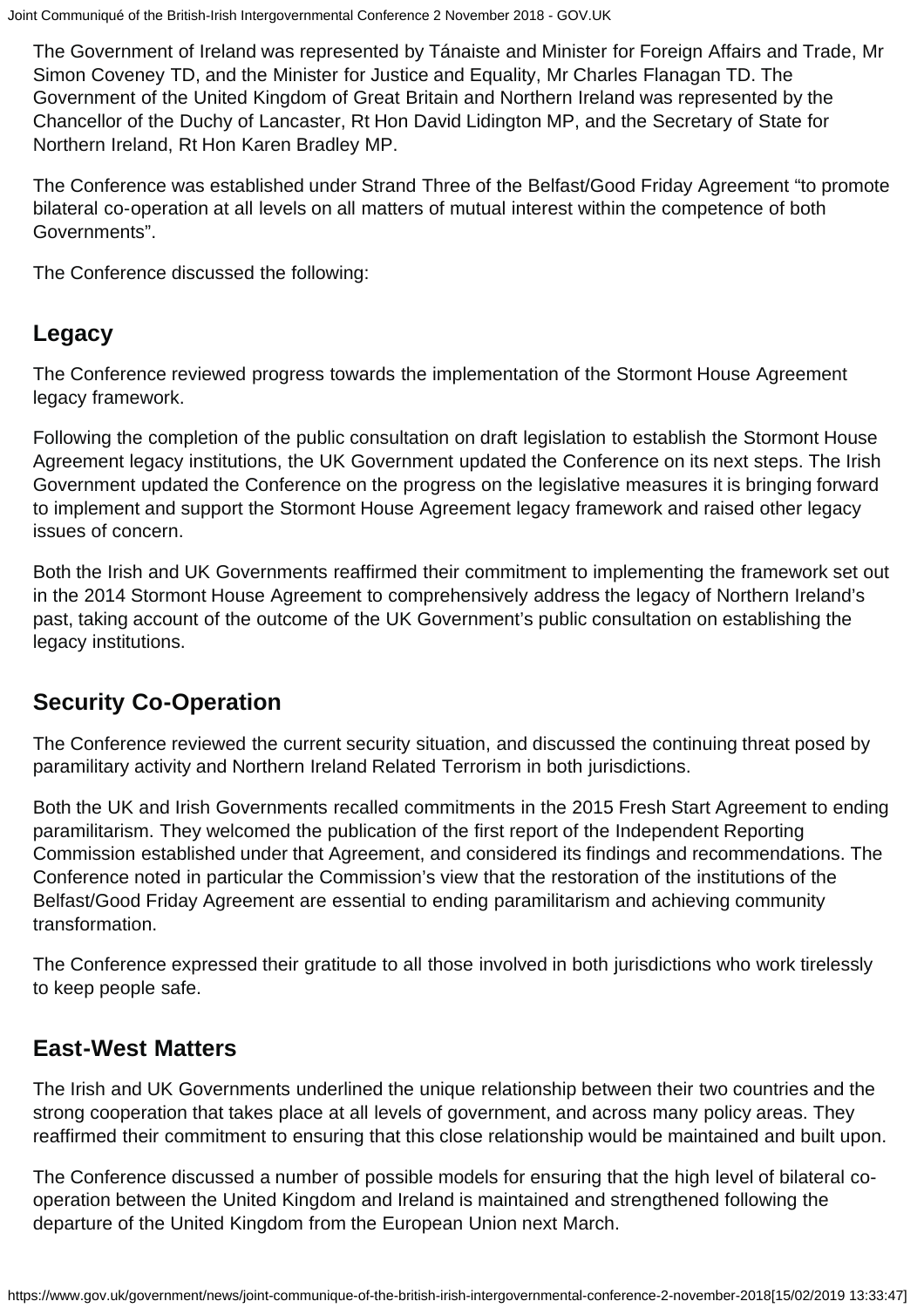The Conference agreed that these new structures should clearly demonstrate the strength and depth of the relationship; provide opportunities for ministers and officials to continue to engage both formally and informally with each other; and to maintain the spirit of cooperation that has been engendered through such contacts in an EU context; as well as provide an overall architecture for cooperation that is both meaningful and sustainable in the future.

Officials were asked to take forward more detailed work in this area with a view to presenting fully worked through proposals for future East-West cooperation, for consideration by the UK and Irish Governments at a future meeting of the Conference. They agreed that these should be ambitious and should reflect the importance attached by both Governments to the bilateral relationship.

## **Political Stability**

The Conference reviewed political developments since the last meeting in July and considered how the Irish and UK Governments can continue to work together to seek the effective operation of all of the institutions of the Belfast/Good Friday Agreement.

The UK and Irish Governments re-affirmed their shared commitment to securing the operation of the devolved power-sharing Executive and Assembly in Northern Ireland and the consequent resumption of meetings of the North South Ministerial Council at the earliest opportunity.

Both the Irish and UK Governments reiterated their strong support for the Belfast/Good Friday Agreement and subsequent agreements. They underlined that the institutions of the Agreement have been essential for the progress made in Northern Ireland over the past two decades and that they remain the indispensable framework for the political process in Northern Ireland. Both the UK and Irish Governments agreed to continue working closely together in full accordance with the three-stranded approach set out in the Belfast/Good Friday Agreement.

### **Future meetings**

It was agreed that the Conference would meet again in spring of 2019.

Share this page

**[Facebook](https://www.facebook.com/sharer/sharer.php?u=https%3A%2F%2Fwww.gov.uk%2Fgovernment%2Fnews%2Fjoint-communique-of-the-british-irish-intergovernmental-conference-2-november-2018) [Twitter](https://twitter.com/share?url=https%3A%2F%2Fwww.gov.uk%2Fgovernment%2Fnews%2Fjoint-communique-of-the-british-irish-intergovernmental-conference-2-november-2018&text=Joint%20Communiqu%C3%A9%20of%20the%20British-Irish%20Intergovernmental%20Conference%202%20November%202018)**

Published 2 November 2018

### **Related content**

[Joint Communiqué of the British-Irish Intergovernmental Conference 25 July 2018](https://www.gov.uk/government/news/joint-communique-of-the-british-irish-intergovernmental-conference-25-july-2018)

[Fresh Start and Stormont House Agreements: six monthly update](https://www.gov.uk/government/publications/fresh-start-and-stormont-house-agreements-six-monthly-update)

[British-Irish Inter-Governmental Conference](https://www.gov.uk/government/news/british-irish-inter-governmental-conference)

[Stormont agreement reaches Westminster](https://www.gov.uk/government/news/stormont-agreement-reaches-westminster)

[26th British-Irish Council concludes in Glasgow](https://www.gov.uk/government/news/26th-british-irish-council-concludes-in-glasgow)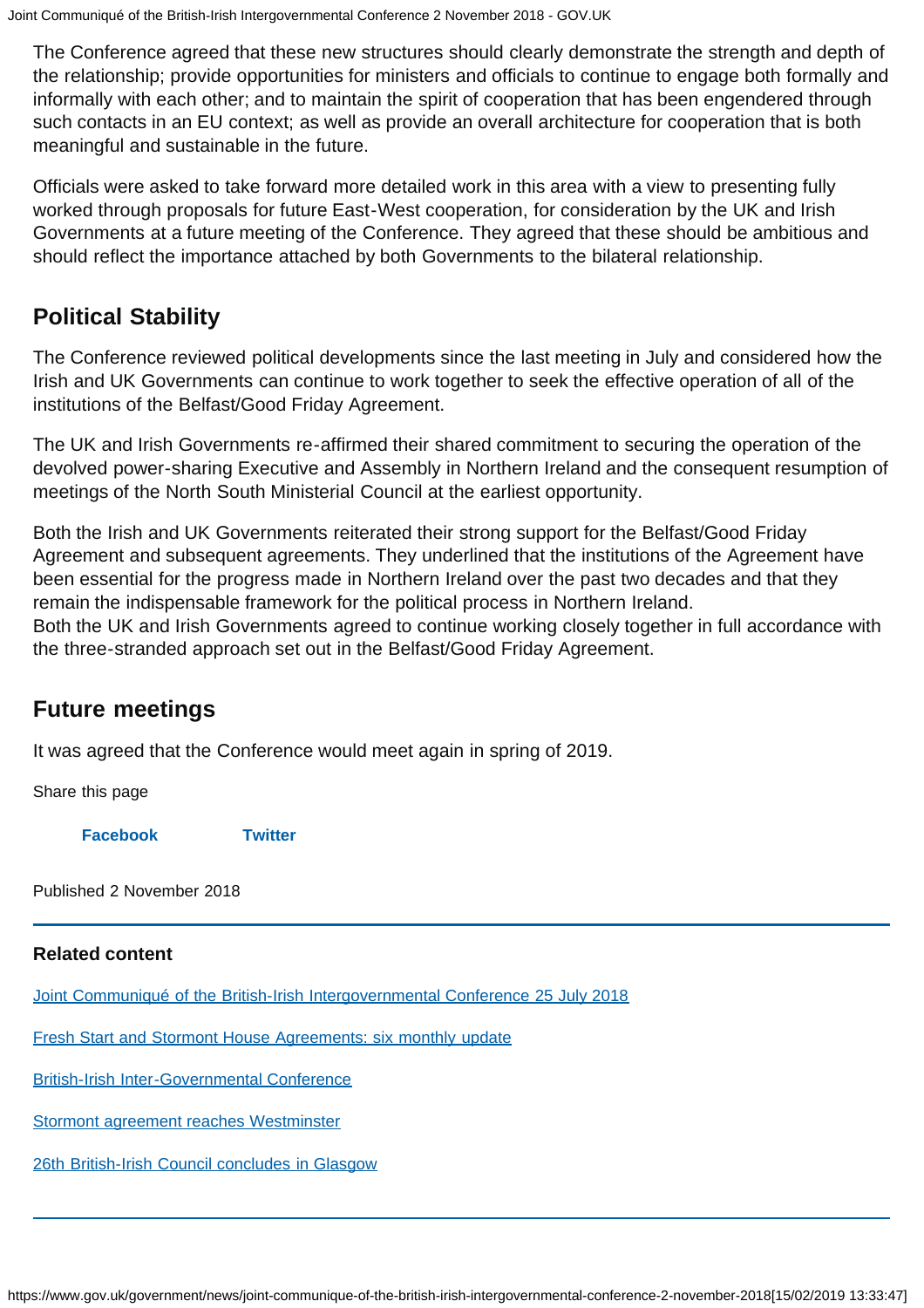Joint Communiqué of the British-Irish Intergovernmental Conference 2 November 2018 - GOV.UK

#### **Explore the topic**

#### **[Northern Ireland](https://www.gov.uk/regional-and-local-government/northern-ireland)**

#### **Is this page useful?** [Yes No](https://www.gov.uk/contact/govuk)

[Is there anything wrong with this page?](https://www.gov.uk/contact/govuk)

### **Prepare for EU Exit**

[Prepare your business for the UK leaving the EU](https://www.gov.uk/business-uk-leaving-eu) [Prepare for EU Exit if you live in the UK](https://www.gov.uk/prepare-eu-exit) [Living in Europe after the UK leaves the EU](https://www.gov.uk/uk-nationals-living-eu) [Continue to live in the UK after it leaves the EU](https://www.gov.uk/staying-uk-eu-citizen)

### **Services and information**

**[Benefits](https://www.gov.uk/browse/benefits)** 

- [Births, deaths, marriages and care](https://www.gov.uk/browse/births-deaths-marriages)
- [Business and self-employed](https://www.gov.uk/browse/business)
- [Childcare and parenting](https://www.gov.uk/browse/childcare-parenting)
- [Citizenship and living in the UK](https://www.gov.uk/browse/citizenship)
- [Crime, justice and the law](https://www.gov.uk/browse/justice)
- [Disabled people](https://www.gov.uk/browse/disabilities)
- [Driving and transport](https://www.gov.uk/browse/driving)
- [Education and learning](https://www.gov.uk/browse/education)
- [Employing people](https://www.gov.uk/browse/employing-people)
- [Environment and countryside](https://www.gov.uk/browse/environment-countryside)
- [Housing and local services](https://www.gov.uk/browse/housing-local-services)

[Money and tax](https://www.gov.uk/browse/tax)

- [Passports, travel and living abroad](https://www.gov.uk/browse/abroad)
- [Visas and immigration](https://www.gov.uk/browse/visas-immigration)
- [Working, jobs and pensions](https://www.gov.uk/browse/working)

### **Departments and policy**

[How government works](https://www.gov.uk/government/how-government-works)

**[Departments](https://www.gov.uk/government/organisations)** 

**[Worldwide](https://www.gov.uk/world)**